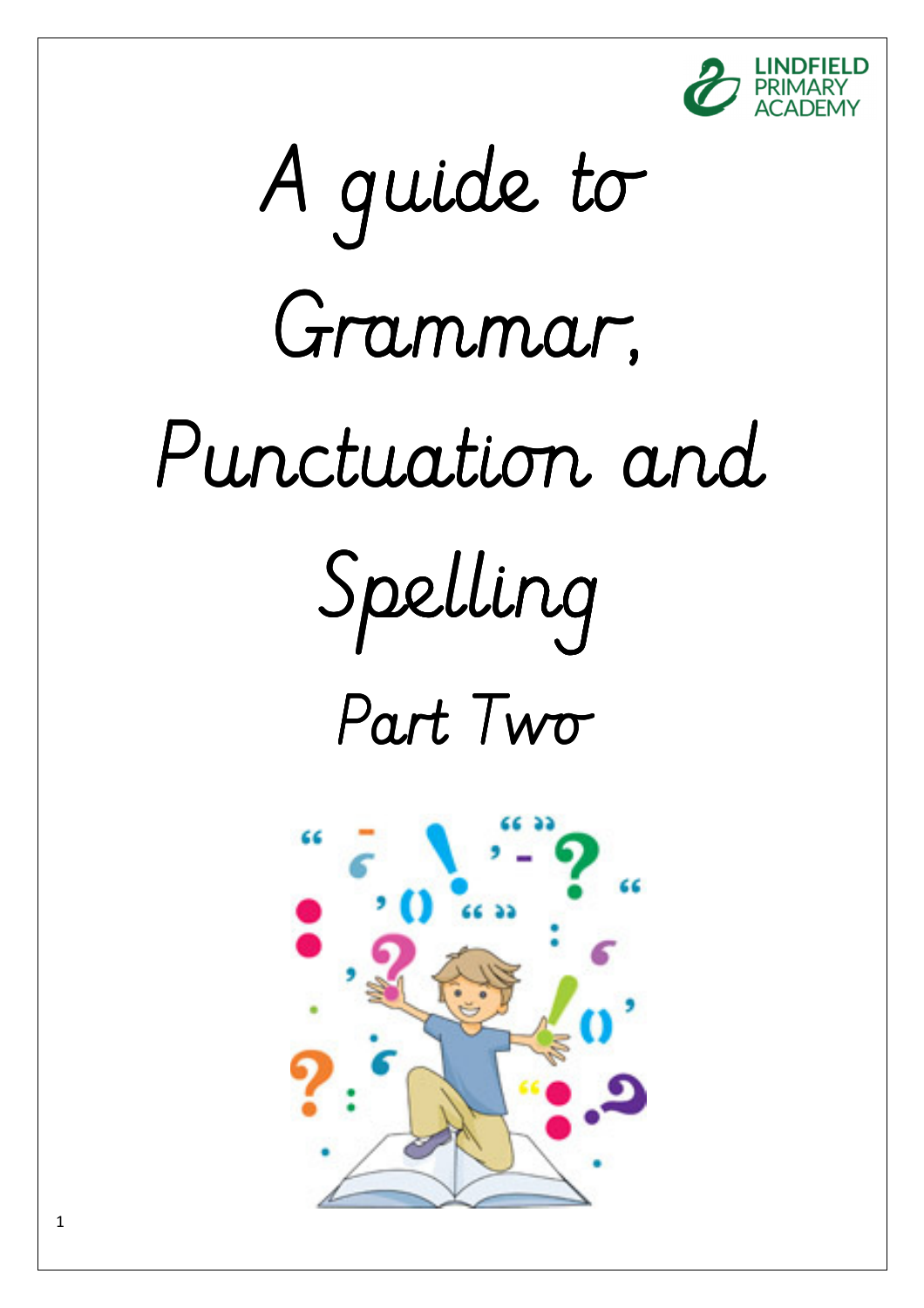# Functions of Sentences

Subject - normally the noun, noun phrase or pronoun. It is usually just before the verb in a statement or just after the auxiliary verb in a question. That is uncertain. The



children will study animals. Will the children study animals?

Object - is normally a noun, pronoun or noun phrase that comes straight after the verb and shows what the verb is acting on. The  $children$  designed puppets. I like that.

Active - follows the usual pattern of subject and object. The school arranged a visit.

Passive - the object becomes the focus of the sentence (the usual pattern is reversed). A visit was

arranged by the school.

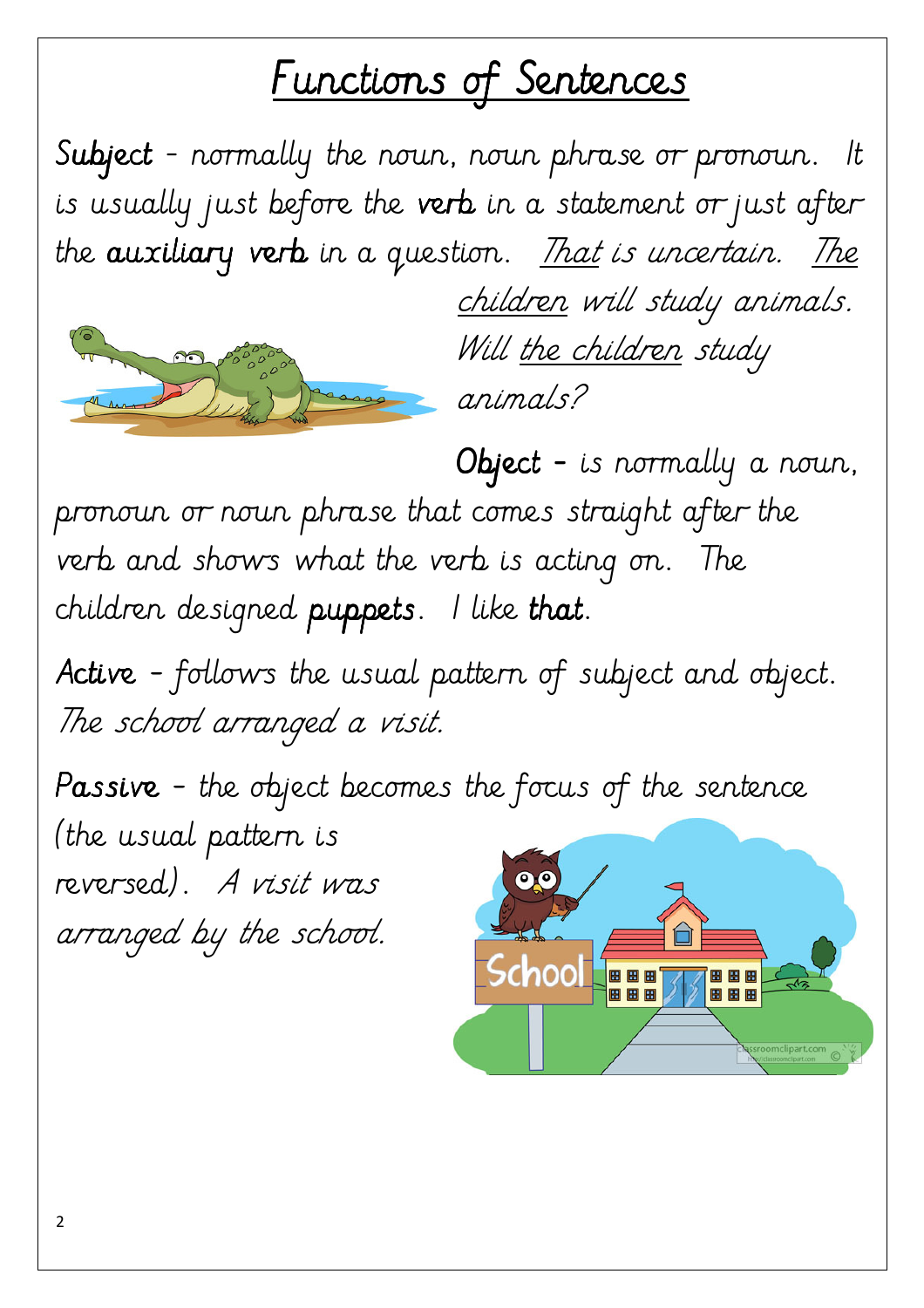

Statement - declarative sentence which may be either true or false. E.g. I like chocolate. The moon is made from cheese.

Question - A sentence which requires a response and must end in a question mark. E.g. Where are you going? A

rhetorical question doesn't need a verbal reply. E.g. Is it that time already?

Command - an authoritative sentence. E.g. Eat your dinner.

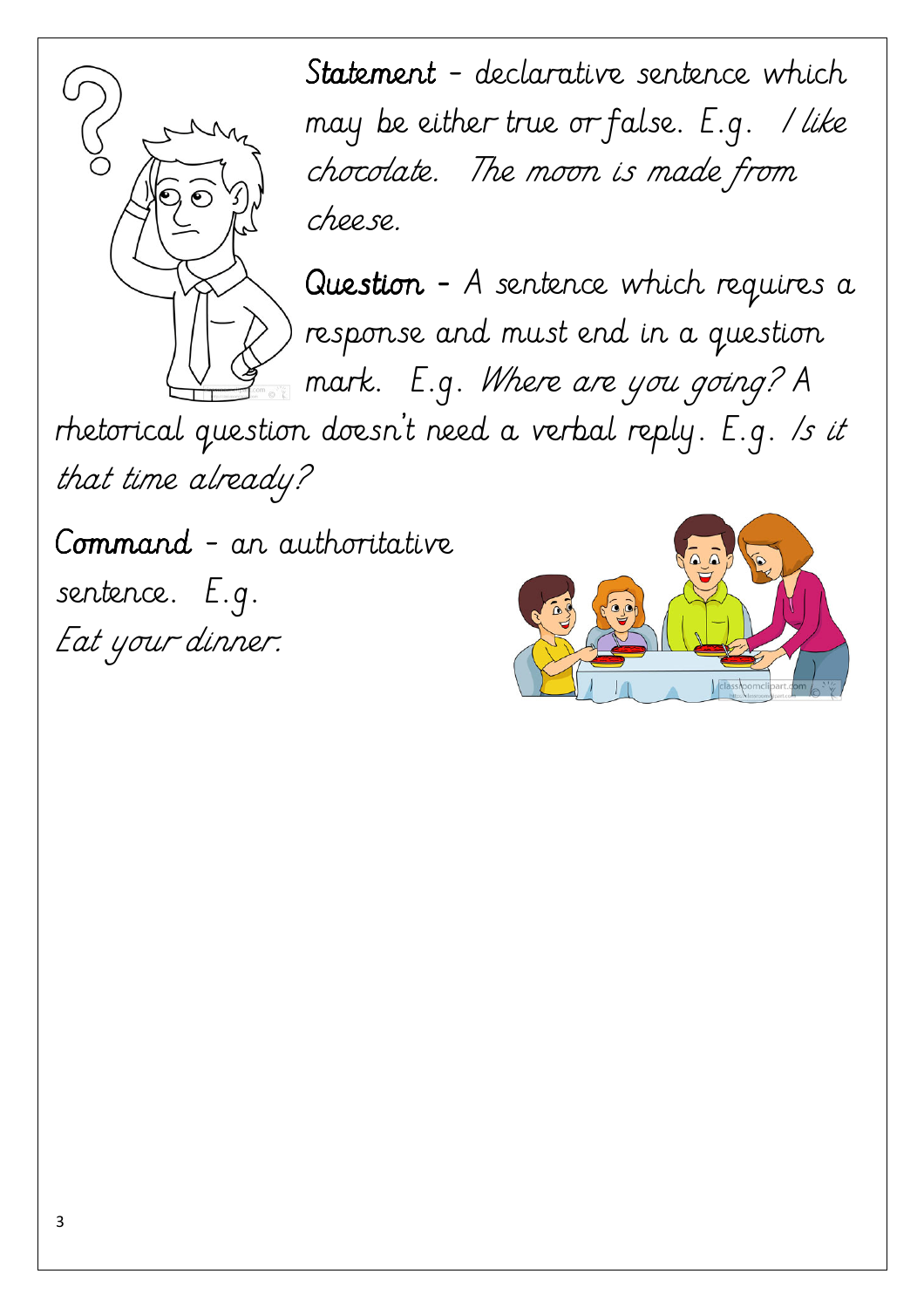### <u>Combining Words, Phrases and Clauses</u>



Phrase - a group of words that expand a single word. It does not make sense on its own. E.g. The old lady sighed. [noun phrase] She waved to her mother. [preposition phrase]

 $Clause$  - a special type of phrase which has a verb. Clauses may be a complete sentence on their own, a main clause or a subordinate clause. It was raining. [single clause sentence]

Main clause - will make sense on its own. It was raining but the sun was shining. [two main clauses] He walked his dog in the pouring rain. [main clause followed by subordinate clause]

Subordinate clause - are subordinate to the main clause. That's the street where Ben lives. Although it was raining, I still went out.

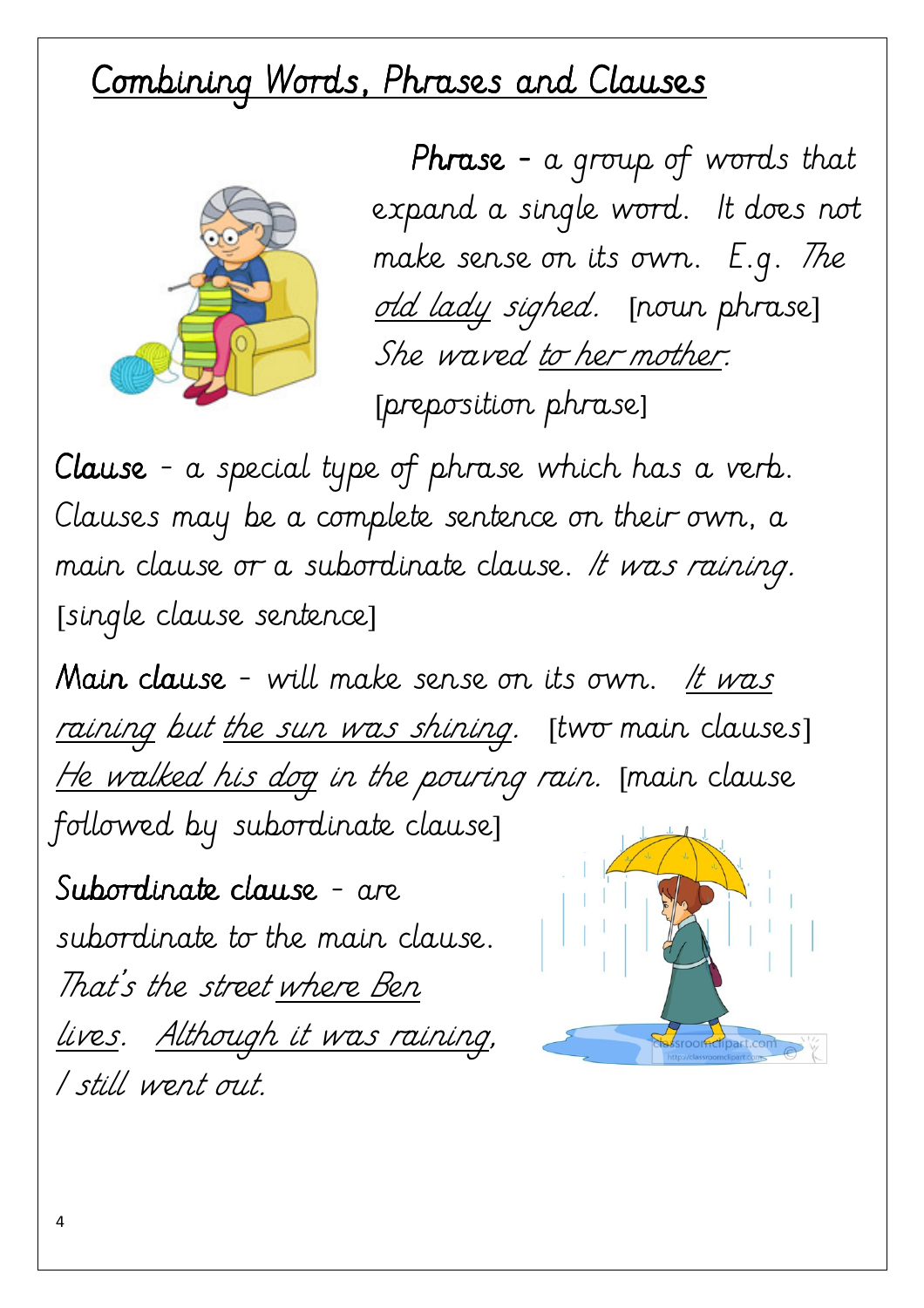

Relative clause -  $a$  special type of subordinate clause that modifies a noun. Often begin with who, which, where, when, whose or that. E.g. That's the boy who lives

near school. [who refers back to the boy]

Co-ordinate clause - clauses that are linked as an equal pair by a co-ordinating conjunction. They talked and drank tea for an hour.

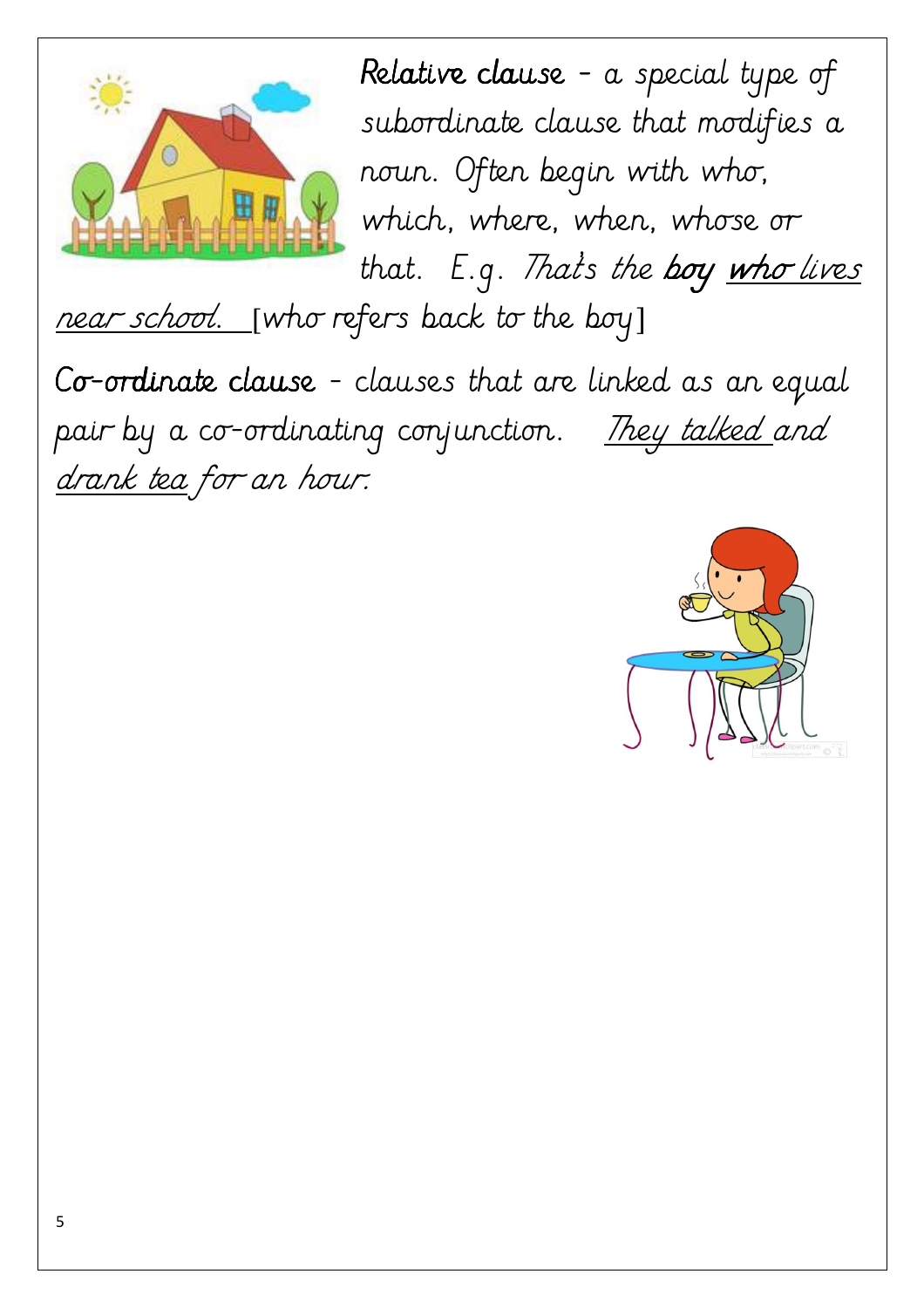## <u>Verb Forms, Tense and Consistency</u>



Often described as 'action' words but this is not a universal rule. Usually have a tense (past, present or future).

Perfect - generally calls attention to  $\vec{\bullet}$  the consequences of a prior event. It

is formed by turning the verb into past tense or by adding have before it. E.g. He went to lunch. [He has gone to lunch implies he is still away.]

Participle - verbs in English have two participles: past E.g. I walked home. And present E.g. I am waking home. Progressive - form of the verb generally describes events in progress. E.g. *Jane <u>is singing</u>.* [present progressive] Amanda was making a patchwork quilt. [Past progressive] Sam had been practising for an hour when I called. [Past perfect progressive]]

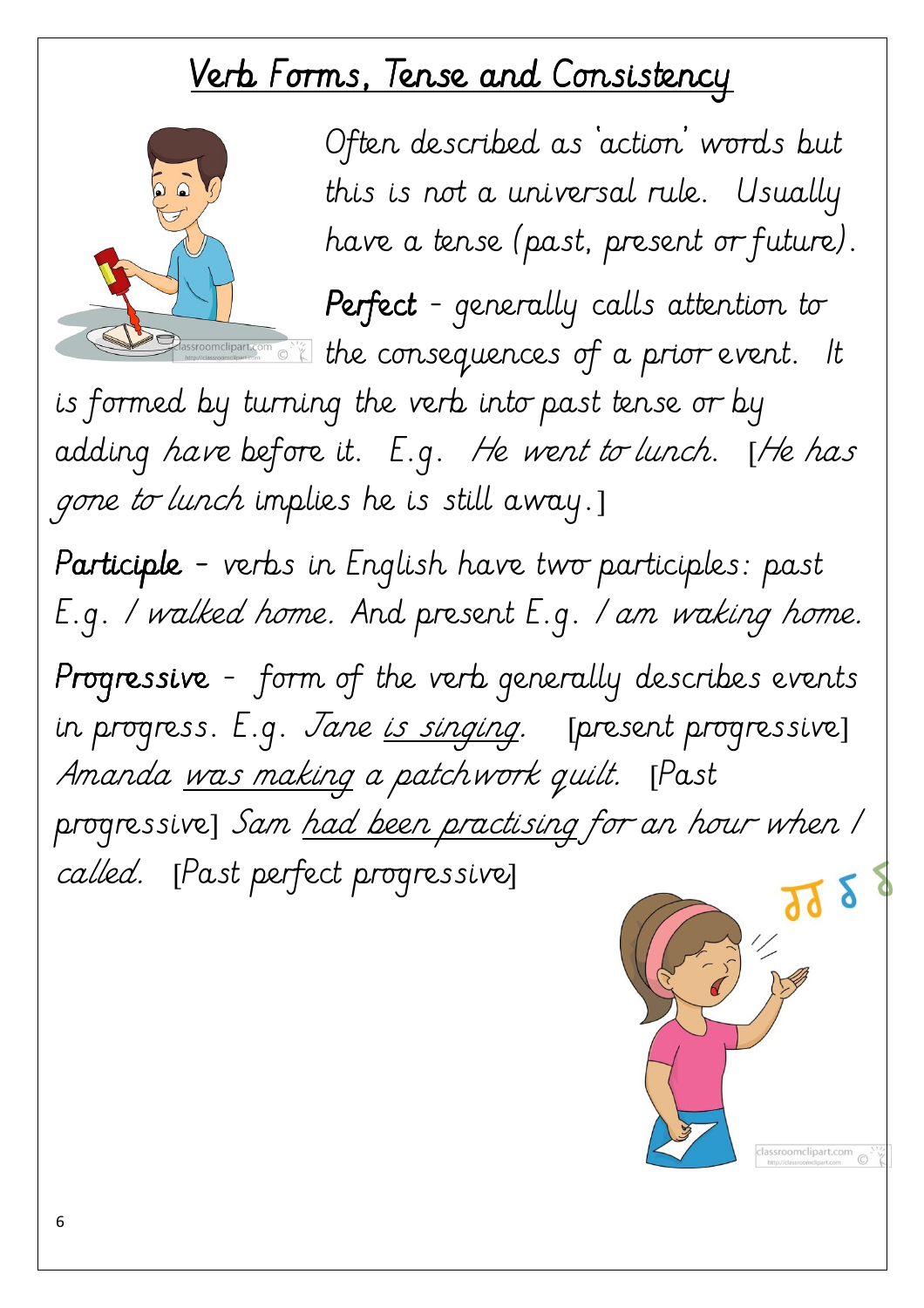

Auxiliary - can be used to make questions and negative statements. E.g. be, have, do and the modal verbs. Have you finished your picture? [Used to make a question] They are

winning the match. [Be used in the progressive] No,  $/$ <u>do</u>n't know him. [used to make a negative]

Modal - are used to change the meaning of other verbs. They can express meanings such as certainty, ability or obligation. E.g. will, would, can, could, may, might, shall, should, must and ought. I can do this. This ride <u>may b</u>e too scary. You <u>should</u> help him.

Transitive - takes at least one object in a sentence to complete its meaning. He <u>loves</u> Juliet. She <u>understands</u> grammar.

Intransitive - a verb which does not need an object in a sentence to complete its meaning. We all laughed.

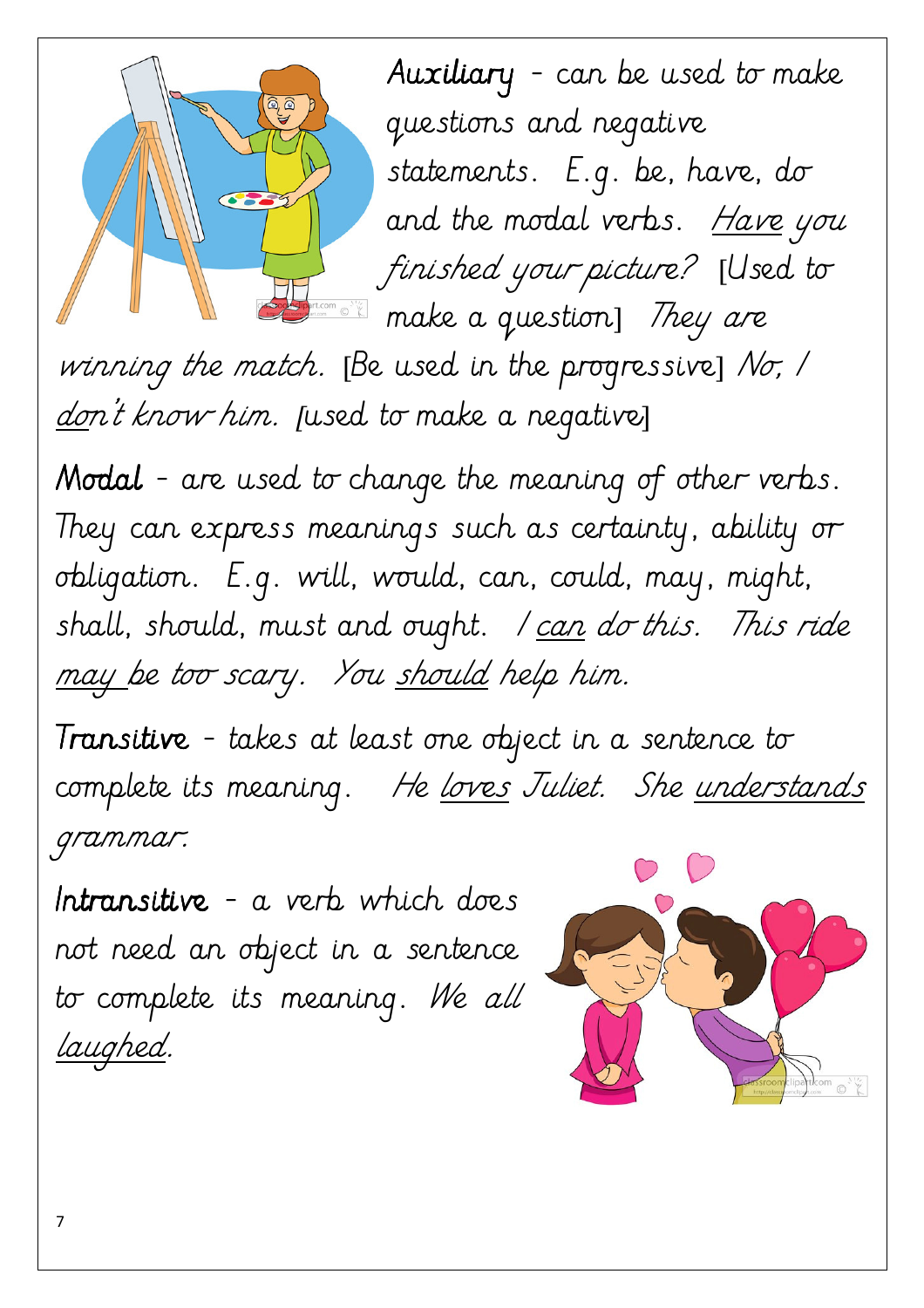#### Punctuation



Apostrophe - used to show possession. Rose's mum. [apostrophe goes before the s] Words ending in 's'. James' mum. [apostrophe goes after the s] Plurals with

possession. The girls' toys. [apostrophe goes after the s]

Parenthesis - brackets, dashes and commas. Indicate additional information. E.g. The large dog, who barked loudly, was quite sweet really. [commas] The large dog who barked loudly - was quite sweet really. [dashes] The large dog (who barked loudly) was quite sweet really. [brackets]

Ellipsis - the omission of a word or phrase which is

expected or predictable. E.g. She tried to call out his name ... Can also be used to show the passing of time. E.g. I remember when I was young...

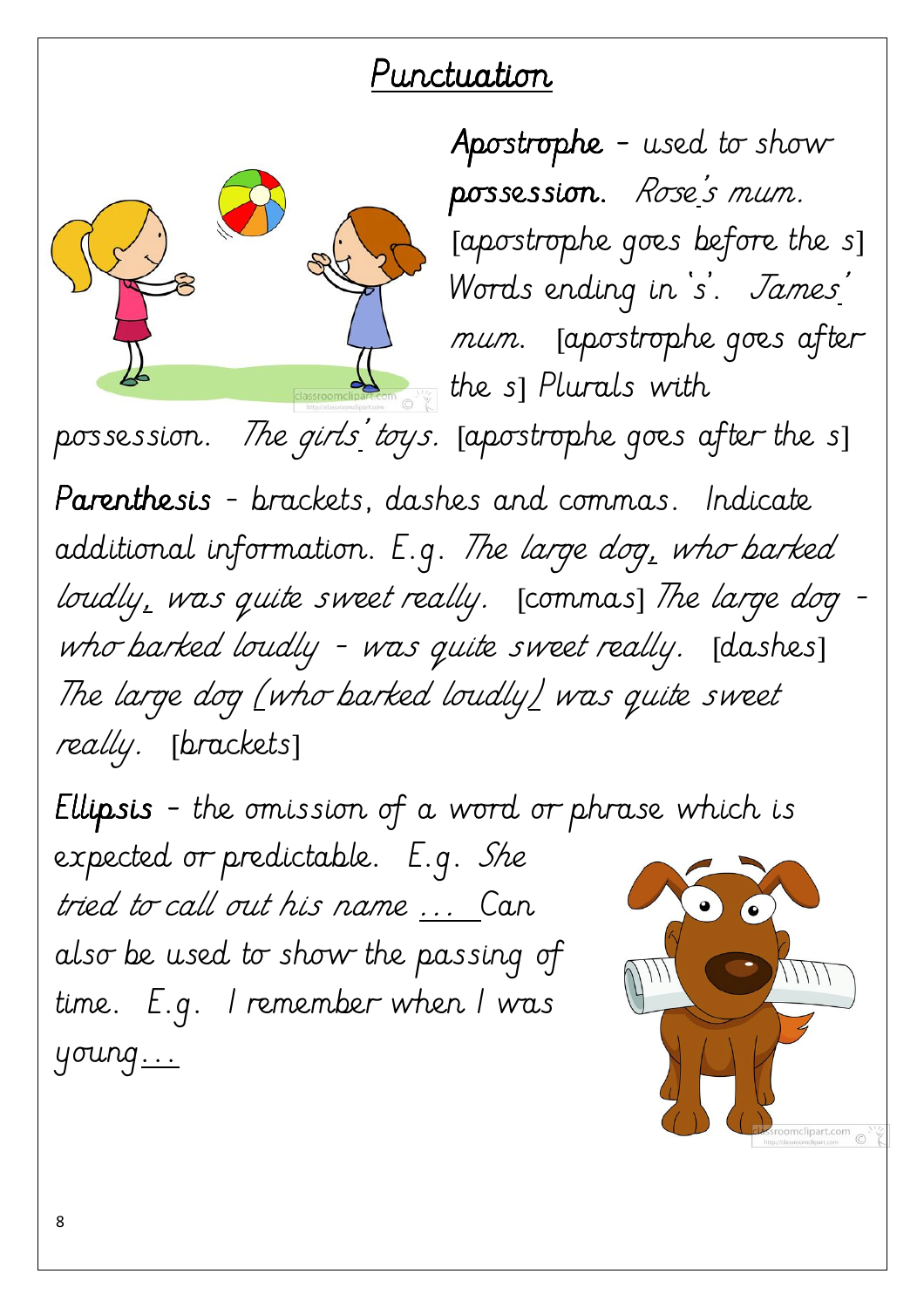

Semi-colon - can be used between two independent but closely related clauses. E.g. The door swung open; the figure came in.

 $C$ olon - can introduce a list.  $E.g.$ 

I went: swimming, dancing and

running this week. [The final item should be preceded by and rather than a comma] Can be used to introduce a definition, statement or explanation of something. E.g. I know how I'm going to handle this: I'm going to hide! Bullet points - introduce a list which involves phrases or sentences. The first word of each bullet point should begin with a capital letter but only end in a full stop if the bullet School Checki point is a complete sentence.

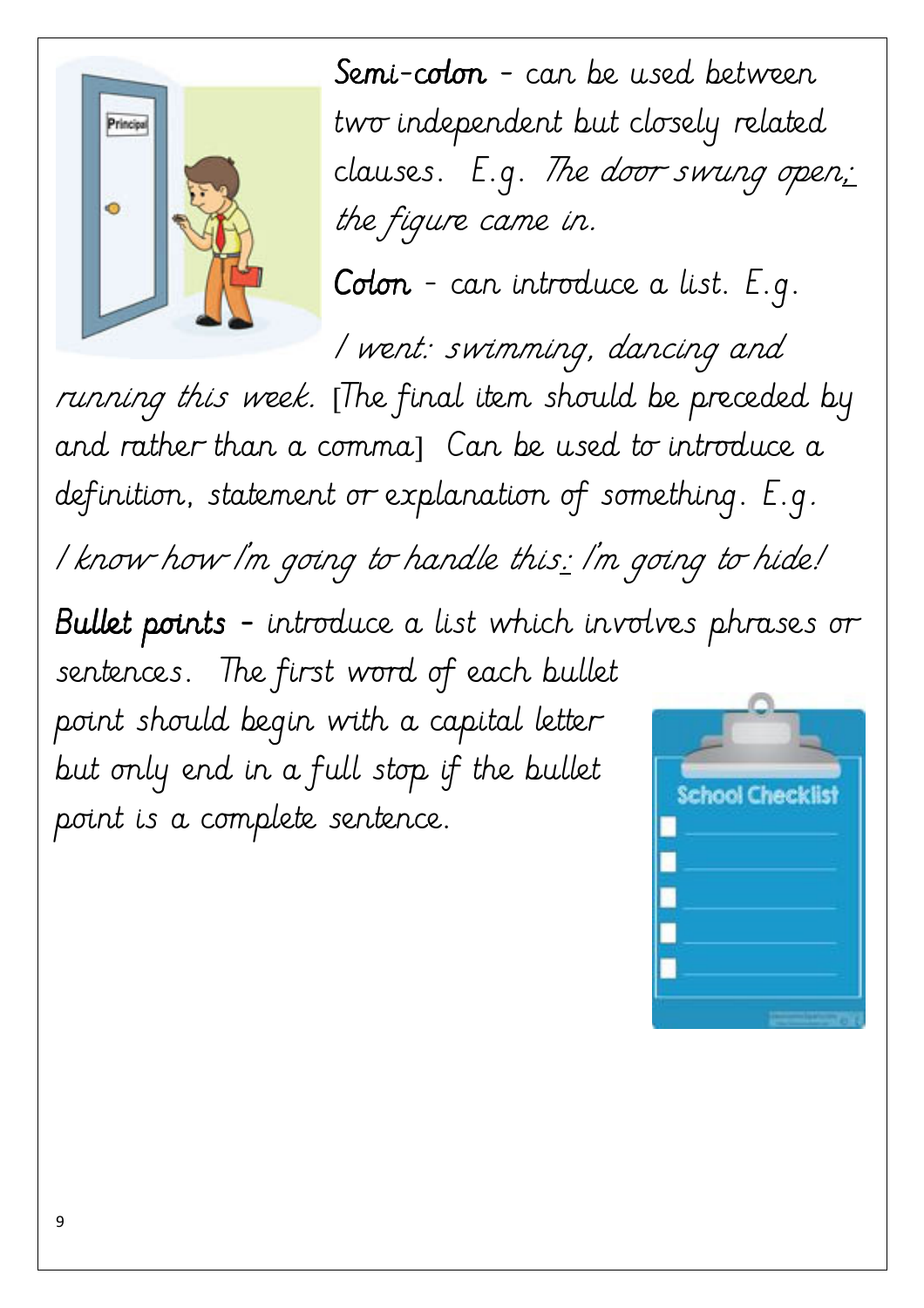### Vocabulary



Antonym - words whose meanings are opposites. E.g. (hot / cold) ( light / dark) (light / heavy)

Synonym - words whose meanings are the same. E.g. (talk / speak) (old /

elderly)

Suffix - a group of letters added at the end of a word to change its meaning. E.g. *call / called* [changed the tense] teach / teacher [turned a verb into a noun] terror / terror<u>ise</u> [turns a noun into a verb]

Prefix - a group of letters added at the beginning of a word to change its meaning. E.g. disappear [changes to opposite meaning]

Hyphen - used to join two words together to make the meaning clear. E.g. recover [to get over something] re-cover [to cover something again]

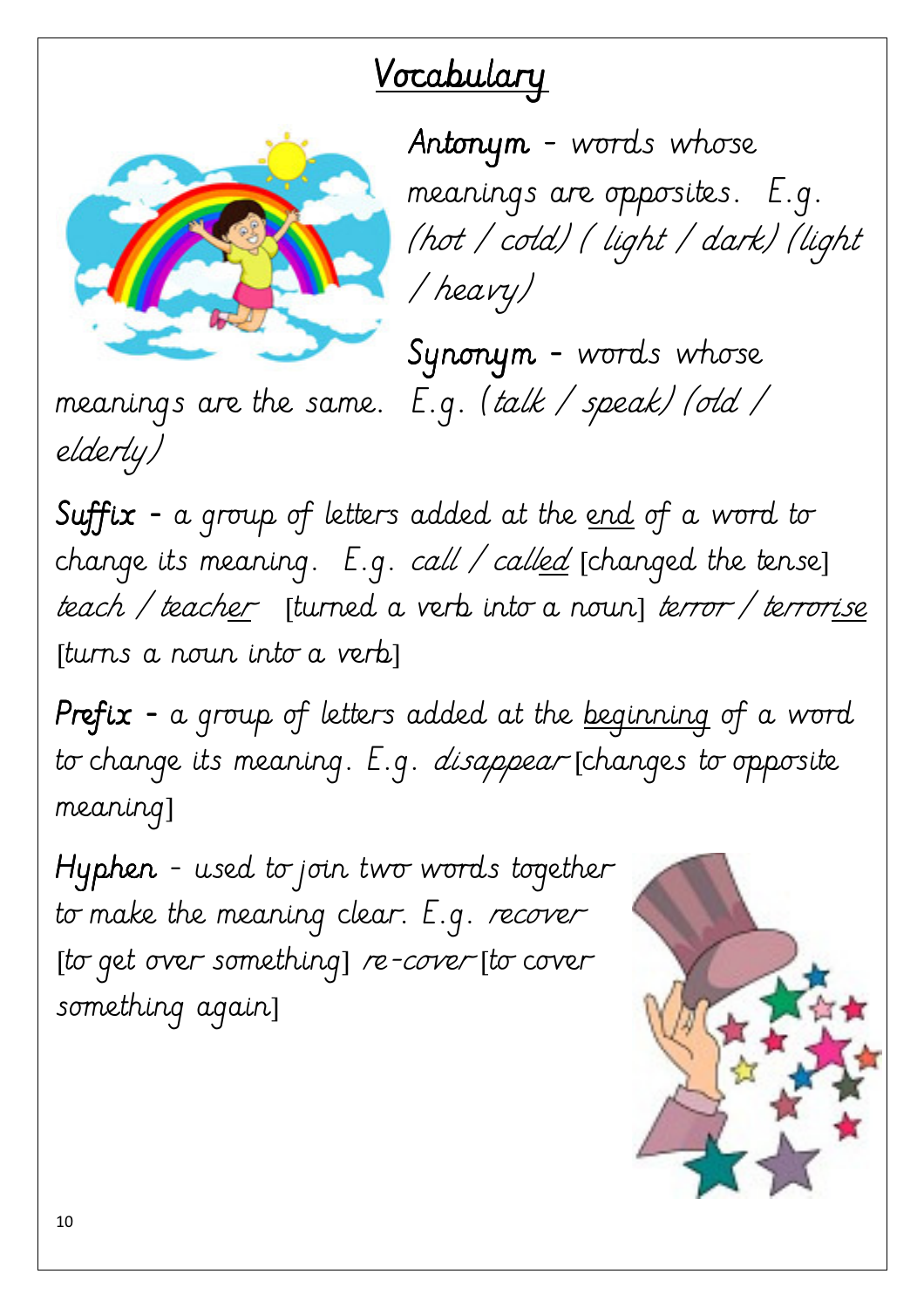#### Additional Information

Use of subjunctive forms - if  $I$  were or were they to come Cohesive devices - words used to show how the different parts of a text fit together (they create cohesion). E.g. Julia's dad bought her a football. The football was expensive. [determiner refers us back to a particular football]

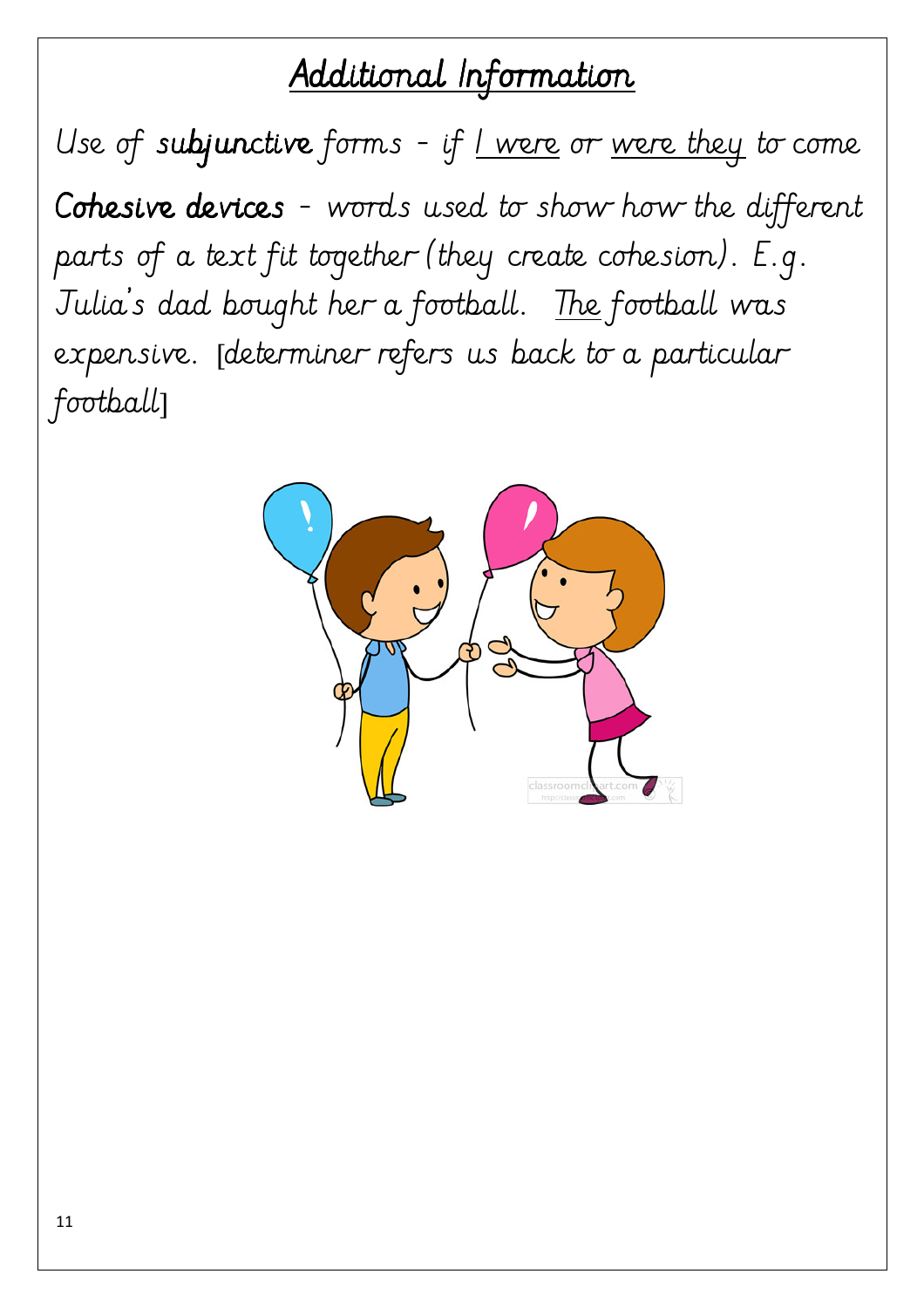#### Useful Websites

www.bbc.co.uk/bitesize/ks2/english/spellingzgrammar/

www.topmarks.co.uk/english-games/7-11-years/spelling-<u>and-grammar</u>